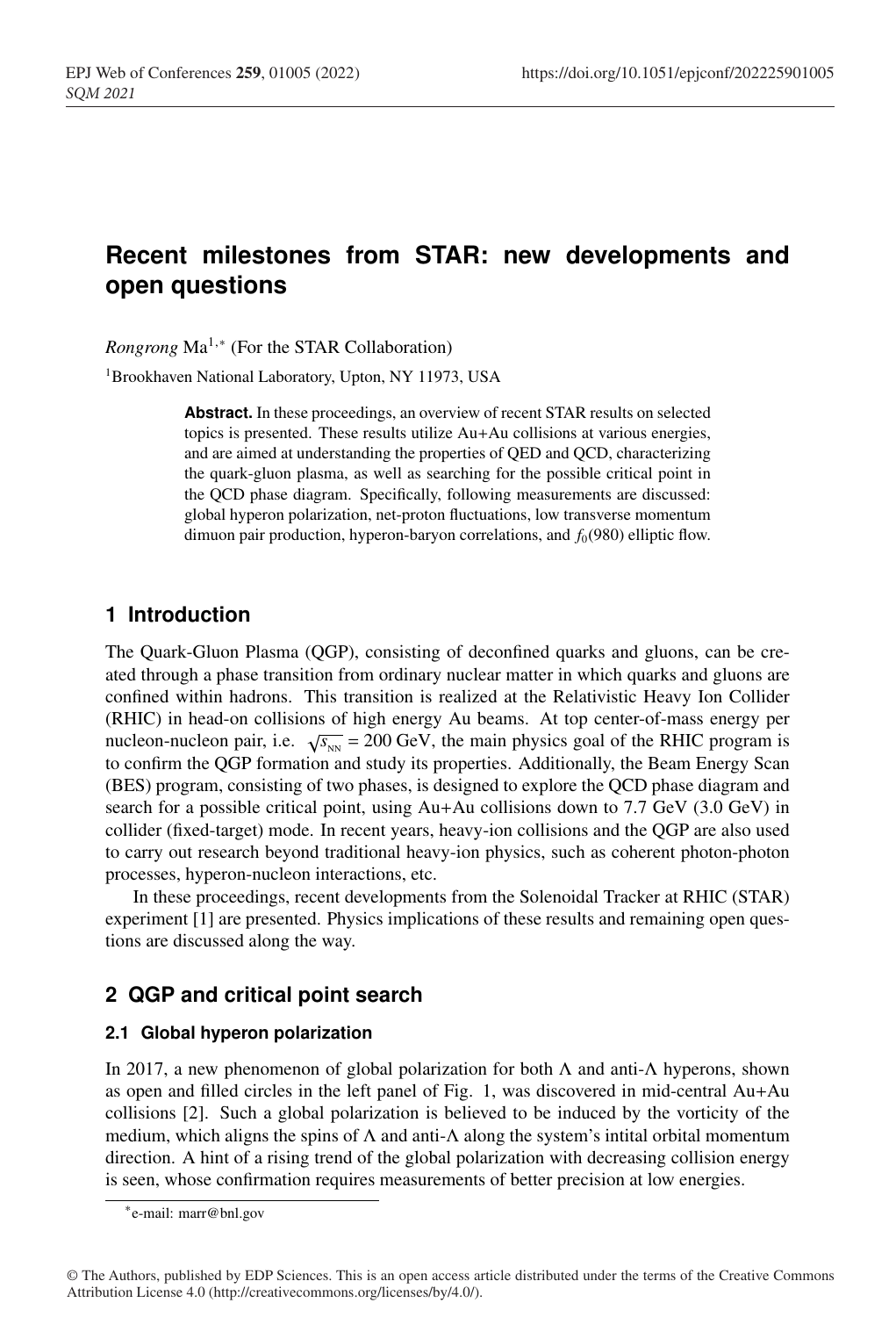

Figure 1. Left: collision energy dependence of global polarization for  $\Lambda$  and anti- $\Lambda$  in mid-central Au+Au collisions. Right: rapidity dependence of the Λ global polarization in 20-60% central Au+Au collisions at  $\sqrt{s_{NN}}$  = 7.2 GeV.

The latest measurement of the  $\Lambda$  global polarization in 7.2 GeV Au+Au collisions is shown as the red star in Fig. 1, left panel. Its value is consistent with previous measurement at 7.7 GeV but with better statistical precision, and also consistent with increasing polarization at lower energies. To better understand how the system's angular momentum couples with the hyperon spin, studying the rapidity dependence of the global polarization is of great <sup>40</sup> interest. Dominance of the initial local orbital angular momentum driven by the collision <sup>41</sup> geometry would lead to an increase of the global polarization with rapidity [3], while local thermal vorticity and hydrodynamic evolution predict a decreasing trend or weak dependence with rapidity [4]. The right panel of Fig. 1 shows the  $\Lambda$  global polarization as a function of rapidity in 20-60% central Au+Au collisions at  $\sqrt{s_{NN}}$  = 7.2 GeV. Within the large experimental uncertainties, no obvious rapidity dependence is seen. The data set taken during BES-II with more statistics and a larger rapidity coverage will significantly improve the precision of rapidity dependence measurement.

Since the  $\Lambda$  global polarization arises from the coupling between the system's angular momentum and particle spin, other hyperons should show similar behavior. Figure 2 shows the measurements of global polarizations for  $\Xi$  and  $\Omega$  in 20-80% central Au+Au collisions at  $\sqrt{s_{_{NN}}}$  = 200 GeV [5]. Results for particles and anti-particles are combined. The  $\Xi$  polarization





is measured in two ways, via analysis of the angular distribution of the daughter particles <sup>53</sup> (magenta diamond) and via measuring the polarization of the daughter Λ-hyperon (red star). The average of the two gives  $\Xi$  global polarization of  $\langle P_{\Xi} \rangle = 0.47 \pm 0.10$ (stat.) $\pm 0.23$ (syst.)%.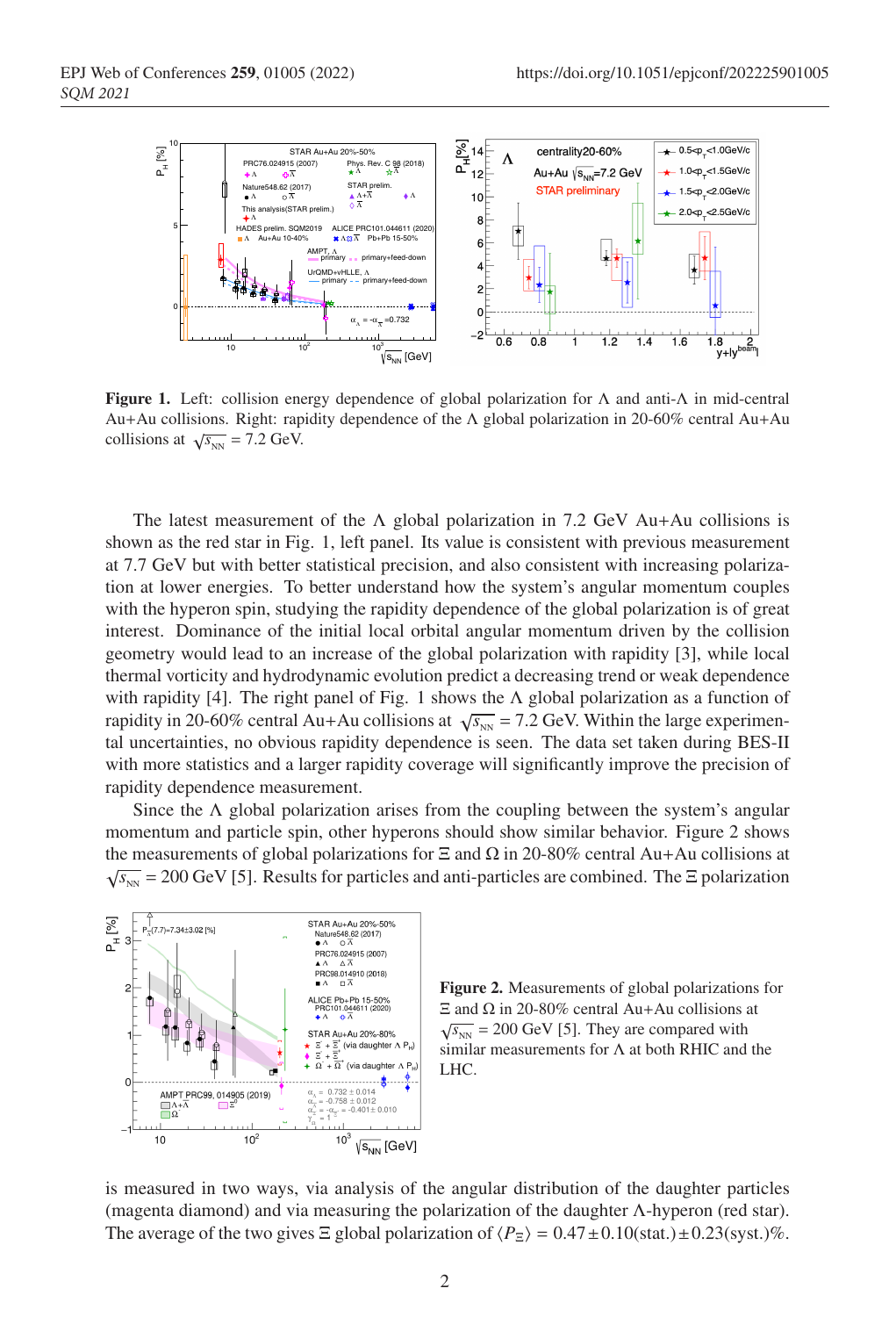The  $\Omega$  global polarization is measured to be  $\langle P_{\Omega} \rangle = 1.11 \pm 0.87 \text{(stat.)} \pm 1.97 \text{(syst.)}$ %. Despite <sup>56</sup> the large uncertainties, the positive values are consistent with the underlying mechanism that the system's vorticity induces the observed global polarization.

### <sup>58</sup> **2.2 Search for the critical point**

Searching for the possible critical endpoint in the QCD phase diagram is one of the main goals of the BES program at RHIC. One promising tool is to study fluctuations of conserved quantities, such as the baryon number, whose correlation lengths diverge at the critical point. Experimentally, ratios of high-order moments of net-proton multiplicity distribution, i.e. number <sup>63</sup> of protons minus that of anti-protons, are used, and results are shown in Fig. 3 [6]. The left and right panels show the skewness times variance ( $S\sigma = C_3/C_2$ ) and kurtosis times variance square ( $\kappa \sigma^2 = C_4/C_2$ ) as a function of collision energy, respectively using BES-I data, where  $C_n$  is the  $n^{th}$  moment of the net-proton distribution. Results from 0-5% (filled circles) and



**Figure 3.** Collision energy dependence of net-proton  $S\sigma$  (left) and  $\kappa\sigma^2$  (right) in 0-5% (filled circles) and 70-80% (open squares) Au+Au collisions [6].

<sup>67</sup> 70-80% (open squares) Au+Au collisions are shown, where the latter is used as a reference for the case of no critical point. A non-monotonic behavior is seen for  $\kappa \sigma^2$  in 0-5% central collisions with a significance of  $3.1\sigma$ , consistent with the expectation of the presence of the <sup>70</sup> critical point, while the 70-80% result shows little dependence on collision energy.

Collision energy dependence of even higher-order moment ratio  $(C_6/C_2)$ , presumably more sensitive to the correlation length, is shown in Fig. 4. Theoretical calculations predict negative  $C_6/C_2$  values when a phase transition between hadronic and partonic matter occurs [7]. The measured values are positive for 70-80% peripheral collisions, while they are negative for 0-40% central collisions at most energies. Enhanced statistics from BES-II is of great importance to these measurements.

# <sup>77</sup> **3 Explore new physics with heavy-ion collisions**

#### <sup>78</sup> **3.1 Photon-photon process**

<sup>79</sup> In ultra-relativistic Au+Au collisions, large fluxes of linearly polarized photons are emit-<sup>80</sup> ted by incoming highly-charged nuclei. Consequently, coherent photon-photon interactions would occur, producing excess dilepton pairs above known hadronic sources at very low transverse momentum  $(p_T)$ . Such a process has been observed in the dielectron channel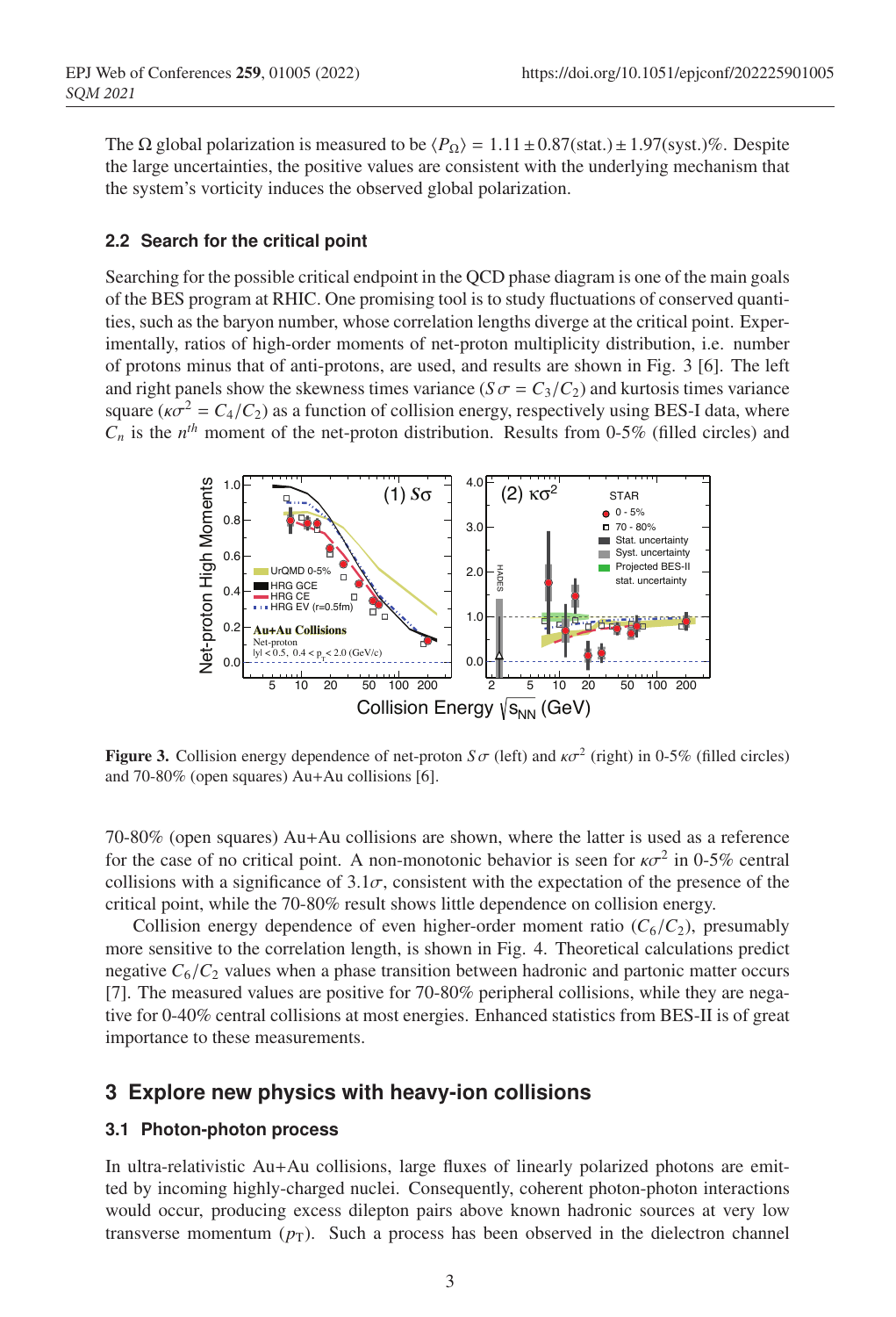

**Figure 5.**  $p_T$  (left) and azimuthal (right) distributions of dimuon pairs in 60-80% peripheral Au+Au collisions at  $\sqrt{s_{NN}}$  = 200 GeV. See text for the definition of the azimuthal angle.

<sup>83</sup> [8, 9], and new complimentary measurements via the dimuon channel are shown in Fig. 5. The left panel shows the  $p_T$  distribution of dimuon pairs with the pair mass between 0.40 and 0.64 MeV/ $c^2$  in 60-80% peripheral Au+Au collisions at  $\sqrt{s_{_{NN}}}$  = 200 GeV. Compared to the known hadronic sources (black solid curve), a clear excess at  $p<sub>T</sub> < 0.1$  GeV/*c* is seen, which is a signature of coherent photon-photon interactions. Theoretical calculations based on OED are consistent with the data within uncertainties [10].

Since colliding photons are linearly polarized, cos( $2\Delta\varphi$ ) and cos( $4\Delta\varphi$ ) modulations are expected for the produced dilepton pairs [11], where  $\Delta\varphi$  is the angle between the momenta of the lepton pair and the positively charged lepton. The cos( $4\Delta\varphi$ ) modulation has been observed in the dielectron channel [9], while the cos( $2\Delta\varphi$ ) modulation is easier to be measured in the dimuon channel since it is suppressed by the power of  $m^2/p_T^2$  for the electron channel. The  $\Delta\varphi$  distribution for low- $p_T$  dimuon pairs is shown in the right panel of Fig. 5. A fit to the distribution yields a compatible cos( $4\Delta\varphi$ ) modulation to the dielectron result, and a first observation of cos( $2\Delta\varphi$ ) modulation with a significance of 2.3 $\sigma$ .

#### <sup>97</sup> **3.2 Hyperon-baryon interactions**

Understanding interactions between hyperons and baryons will provide important inputs to resolving the "hyperon puzzle" in neutron star research. Such measurements can be carried <sup>100</sup> out in heavy-ion collisions as hyperons and baryons are copiously produced in these collisions. The left panel of Fig. 6 shows the ratio of the  $p-\Xi$  correlations in peripheral and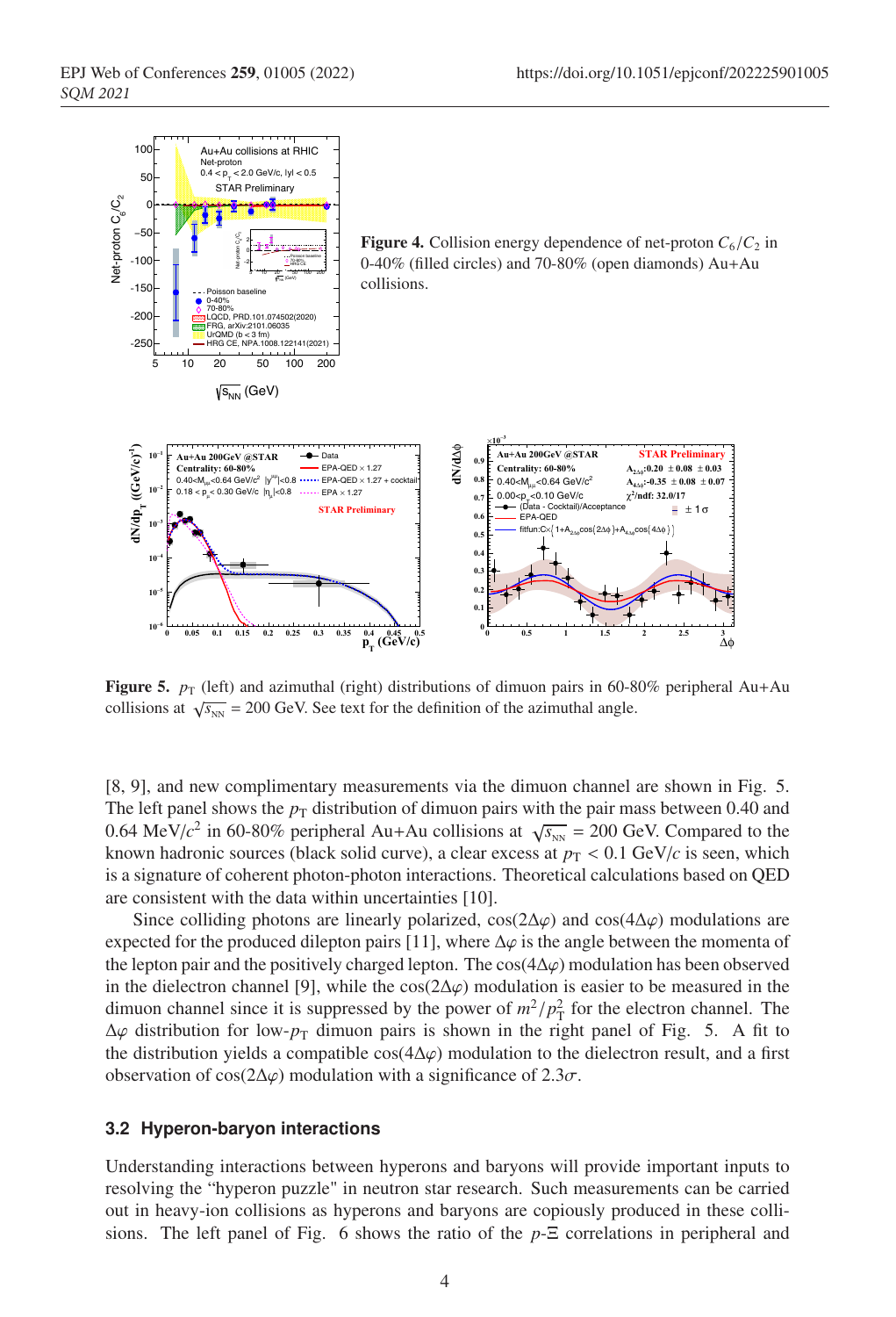

**Figure 6.** Left: ratio of *p*- $\Xi$  correlation between peripheral and central Au+Au collisions at  $\sqrt{s_{_{NN}}}$  = 200 GeV as a function of half of relative momentum between *p*-Ξ pair in the pair rest frame. Right: correlation of Ξ-Ξ as a function of relative momentum in 0-80% Au+Au collisions at  $\sqrt{s_{NN}}$  = 200 GeV.

central Au+Au collisions at  $\sqrt{s_{NN}}$  = 200 GeV as a function of  $k^*$ , which is half of the relative momentum between the  $p$ - $\Xi$  pair in the pair rest frame. Compared to the baseline calculation taking into account the Coulomb interaction (orange dashed line) [12], the data indicate additional attractive strong interaction between *p* and  $\Xi$  for  $k^*$  < 0.05 GeV/*c*, which is consistent with lattice QCD calculation (green dashed line) [13]. Furthermore, the correlation between  $E - E$  pairs is studied in 0-80% 200 GeV Au+Au collisions, and the result is shown in the right panel of Fig. 6. A hint of negative correlation at small relative momentum is seen. Ad-<sup>109</sup> ditional studies on feed-down contribution and Coulomb effect are needed to better interpret the data.

#### <sup>111</sup> **3.3** *f*0**(980) quark content**

Despite being observed in 1970's, the exact quark content of  $f_0(980)$  meson remains an open question. Different scenarios include standard  $q\bar{q}$ , tetraquark, meson-meson bound state, or gluon ball, or a superposition of these states. In Au+Au collisions at RHIC, particle's elliptic flow  $(v_2)$  is seen to empirically follow the number of constituent quark (NCQ,  $n_q$ ) scaling, i.e.  $v_2/n_q$  collapses to a common curve for different particles when plotted against  $(m_T - m_0)/n_q$ , where  $m_T = \sqrt{m_0^2 + p_T^2}$  and  $m_0$  is the particle's rest mass. This is because  $v_2$ is mainly developed during the partonic phase before hadronization. In turn, one can use this scaling property to infer the quark content of  $f_0(980)$  by examing its  $v_2$ . Results are shown in Fig. 7, in which both two- and four-quark assumptions are used. Using the common <sup>121</sup> trend by fitting the results for other particles, the inferred number of constituent quarks is  $3.0 \pm 0.7$ (stat.)  $\pm 0.5$ (syst.), which is inconclusive due to large uncertainties. Additional data taking of  $200$  GeV Au+Au collisions planned for  $2023$  and  $2025$  will be beneficial in reducing uncertainties of this measurement.

## <sup>125</sup> **4 Summary**

These proceedings present recent developments from the STAR experiment at RHIC. Significant global polarization for  $\Lambda$  is measured in 7.2 GeV Au+Au collisions without any strong rapidity dependence. For Ξ and Ω, positive global polarizations are also seen in 200 GeV